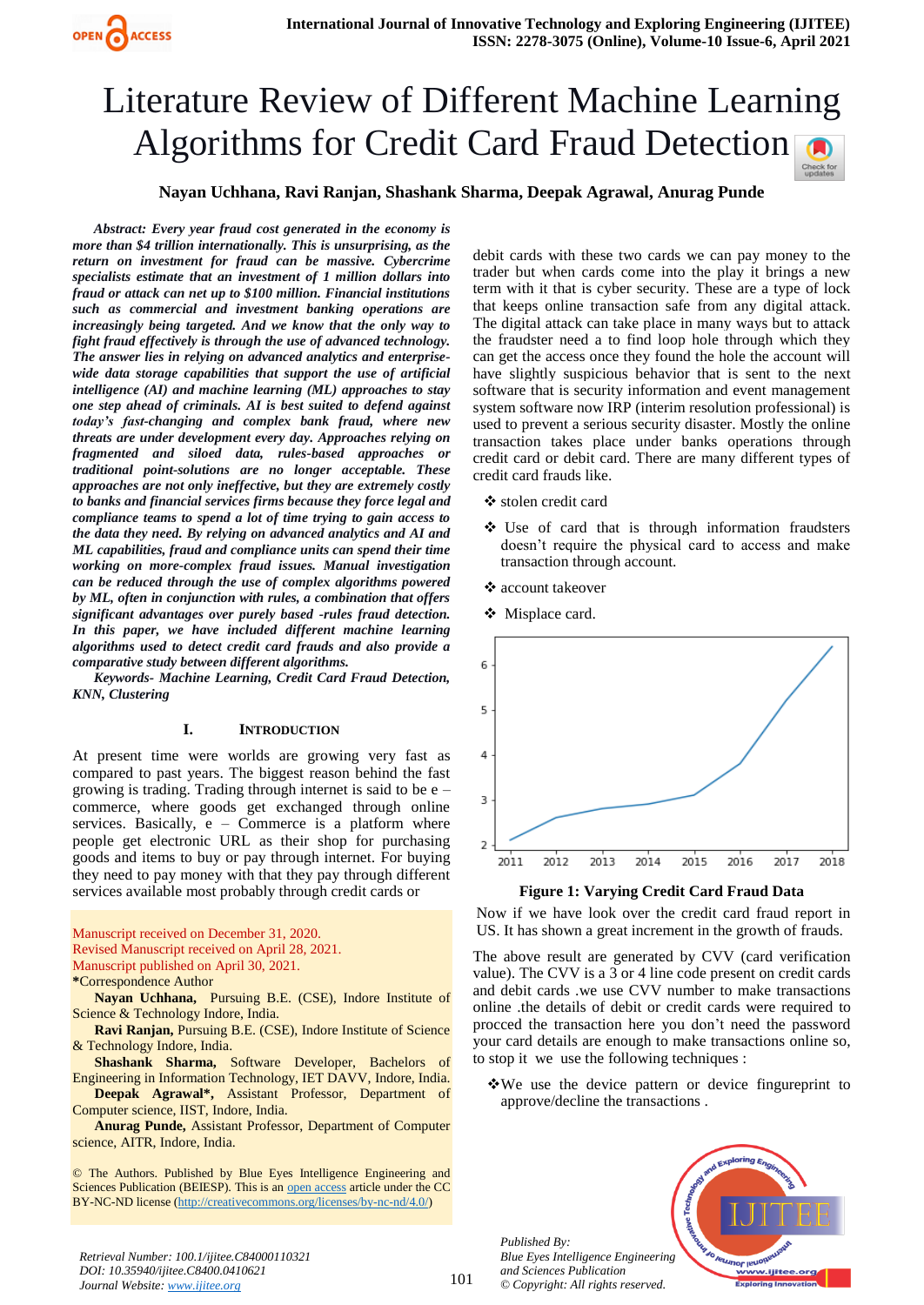- Also we can search the blacklist details of the fraud card if already avaliable we don't approve it .
- We can use the tools to monitoring the anomalies that helps to identify the transaction which doesn't have certain rules.
- You can set a flag transaction of your account that may not allow the fraudster to make a large transaction.that generally happpens.
- $\triangle$ By limiting the attemp of transactions a customer can protective layer that work like a threshold where fraudster cannot use card number software generater to hit and trial it is a velocity check.

Now, if we focus on the figure-1 given above from year 2011 – 2018 there is increment in the fraud losses. Even after all the precautions we take still they find a loop hole to get into the system and crack it. In present world investigators are not able to check all transactions even the fraud detection system monitors all the transactions and verifies all the activities take place with the account and its details [A Review on Credit Card Fraud Detection Using Machine Learning]. Every year there is a big difference in the growth of frauds even after having many tools and techniques but still fraud takes place in a huge amount. Now, if we have a look on UK's economy where UK is the

world's third largest  $e$  – Commerce market that is going to be \$314 billion in 2021 where most of the people use online payment methods for their purchase that indirectly attract fraudsters. Since the use of cash payment in UK is 44 percent whereas card payment is 56 percent and the fraud on retailer websites is cost over \$400 million also fraud increased by 25 percent. Similarly, every country is facing the same problem with credit card frauds so to deal with it, we are going to approach the latest technologies that is machine learning (ML) and artificial intelligence (AI). Below given is the classification of the credit card fraud detection based on supervised and unsupervised learning systems. Which were further divided. For supervised learning we have AIS, EXPERT SYSTEM, ANN(BP)and so on. For unsupervised we have HMM, ANN(SOM), FUZZY SYSTEM. All the techniques need a data set to examine and learn from it with high efficiency so for different datasets we required different techniques that can answer in more accurate way [A Survey of Credit Card Fraud Detection Techniques: Data and Technique Oriented Perspective].And the most popular technologies are Artificial Neural Network , Fuzzy Logic, Genetic Algorithm, Logistic Regression Decision tree, Support Vector Machines, Bayesian Networks,Hidden Markov Model, K-Nearest Neighbor .



**Figure 2: Machine Learning Techniques for Credit Card Fraud Detection**

By using these two technologies, we can solve the issue of credit card frauds up to a good extent. Mostly fraudster's fraud by hacking your data of the card.They doesn't need a physical card to hack it. They can easily make transactions with the card details. There isn't any standard method to stop it from root cause but can identify by using some methods. So, with the use of machine learning algorithms we can train the model and predict the outcome of the transaction by feeding the model with credit card fraud data and using supervised learning to classify the categories of fraud and secrecy.

# **II. LITERATURE REVIEW**

**Rimpal R. Popat with Jayesh Chaudhary:** They made a survey on credit card fraud detection, considering the major areas of credit card fraud detection that are bank fraud, corporate fraud, Insurance fraud. With these they have focused on the two ways of credit card transactions i) Virtually (card, not present) ii) With Card or physically present. They had focused on the techniques which are Regression, classification, Logistic regression, Support vector machine, Neural network, Artificial Immune system, K-nearest Neighbor, Naïve Bayes, Genetic Algorithm, Data mining, Decision Tree, Fuzzy logic-based system, etc. In which, they have explained six data mining approaches as theoretical background that are classification, clustering, prediction, outlier detection, Regression, and visualization. Then have explained about existing techniques based on statistical and computation which is Artificial Immune system (AIS), Bayesian Belief Network, Neural Network, Logistic Regression, Support Vector Machine, Tree, Selforganizing map,Hybrid Methods, As a result, they had concluded that all the present machine learning techniques mentioned above can provide high accuracy for the detection rate and industries are looking forward to finding new methods to increase their profit and reduce the cost. Machine learning can be a good choice for it. [A Survey on Credit Card Fraud Detection using Machine Learning].

*Published By: Blue Eyes Intelligence Engineering and Sciences Publication © Copyright: All rights reserved.*

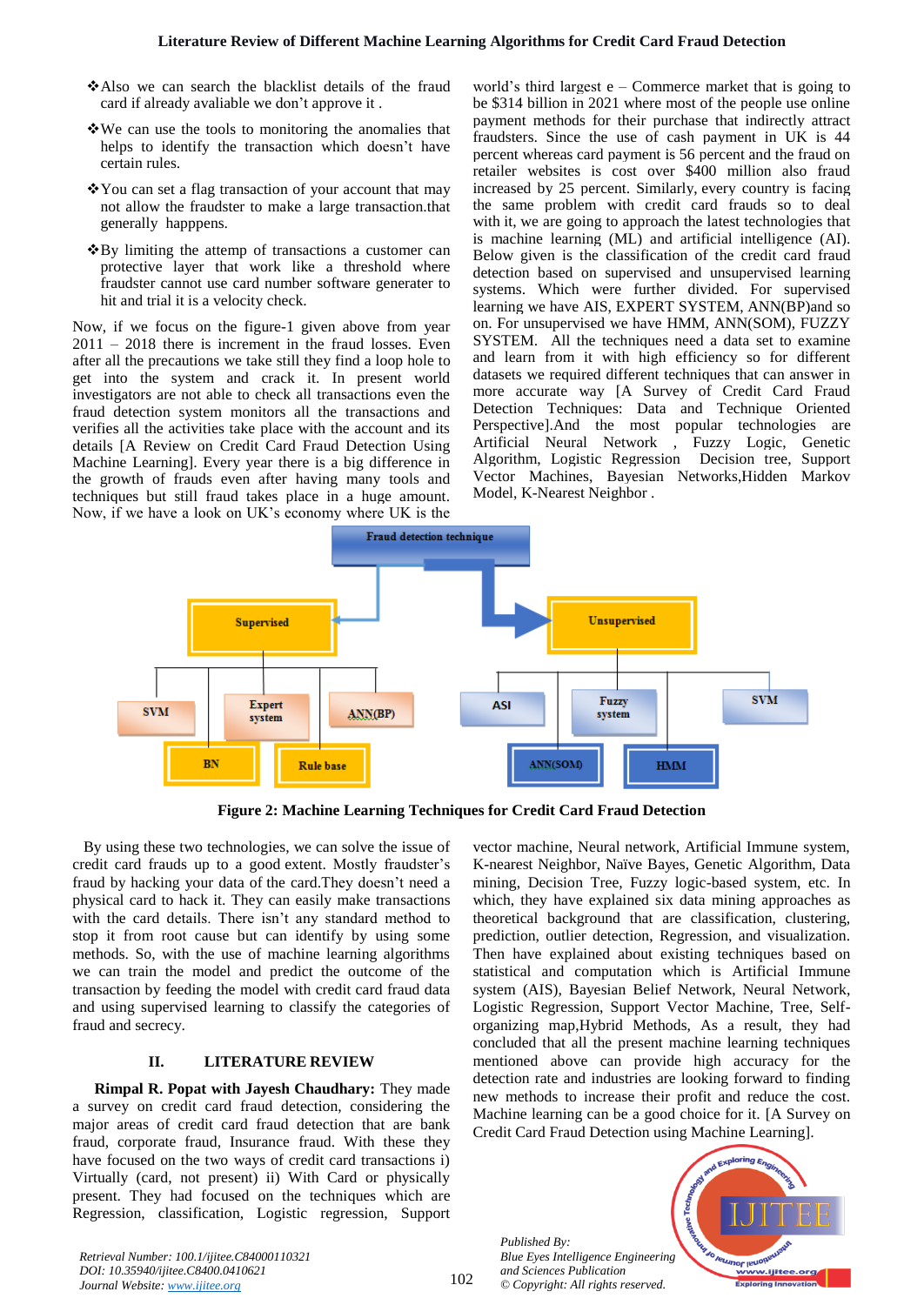

**Mohamad Zamini:** purposed an unsupervised fraud detection method using autoencoder based clustering.The autoencoder **is** anauto associatorneural network they have used it to lower the dimensionality, extract the useful features, and increase the efficiency of learning in a neural network. They had used European dataset with 284807 transactions in which 0.17% is the fraud and trained there autoencoder based clustering with the following parameters Number of iterations = 300

Number of clusters  $= 2$ 

Clustering initialization  $=$  k-means $++$ 

Divergence tolerance  $= 0.001$ 

Learning rate of the model  $= 0.1$ 

Number of epochs = 200

Activation function = elu, Relu.

As a result, they got their training loss as 0.024 and validation loss as 0.027 and the mean of not fraud data 75% less than the mean of reconstructive error that is 25% the design of there is model is context-free. In concern about the model predictions, the True positive are 56,257, Falsenegative is 607, False positive are 18, True negativesis 80 and the best preferred are  $(56,257 + 80 = 56,337)$ . The right predictions made are 56,337 out of 284807. [Credit Card Fraud Detection using autoencoder based clustering].

**Shiyang Xuan:**they made a comparison based on two random forests.

Random-tree-based random forest

CART-based random forest.

They use different random forest algorithms to train the behavior features of normal and abnormal transactions and both of the algorithms are different in their base classifications and their performance. They applied both of the algorithms on the dataset e-commerce company in China. In which the fraud transaction in the subsets ratio is 1:1 to 10:1. As a result, accuracy from the random-treebased random forest is 91.96% whereas in CART-based random forest is 96.7%. Since the data used is from the B2C dataset many problems arrived such as unbalanced data. Hence, thealgorithm can be improved. [Random Forest for Credit Card Fraud Detection].

**Dejan Varmedja:**proposed the various machine learning algorithms and analyzed them concerning to credit card fraud detection methods. The various methods of machine learning are Logistic Regression, Naïve Bayes, Random Forest, Multilayer Perceptron. Here for multilayer perceptron (ANN) is used (Artificial neural network) which consist of 4 hidden layers and relu activation functioned is used that is to avoid negative values and optimizer used is Adam for its best performance As a result for Logistic regression the accuracy score is 97.46% with the data set containing 56962 samples in which 98 fraud transactions. For the same dataset Naïve Bayes and Random Forest, accuracy score is 99.23% and 99.96% respectively. At last for ANN it was 99.93% of accuracy as we can observe that random forest gives the best result in case of credit card fraud detection. [ Credit Card Fraud Detection - Machine Learning methods]

**Changjun Jiang:**proposed a novel fraud detection method that has four stages they first utilize the historical transaction data to divide them into groups to form clusters of transactions having the same behavior then thus they came up with a sliding windowstrategy to aggregate transactions.This algorithm is used to characterize the behavioral pattern of a cardholder then after aggregation, we use the new window formed the feature extraction is done. At last, the classification takes place and classifies behavioral patterns and assignments. As a result, their method ofLogistic Regression with raw data (RawLR), Random Forest with aggregation data (AggRF), and Random Forest and feedback technique with aggregation data ( $AggRF$  +FB) are the best method with 80% accuracy as compared to other methods.[ Credit Card Fraud Detection: A Novel Approach Using Aggregation Strategy and Feedback Mechanism]

Sahil Dhankhad: They applied supervised machine learning algorithms on the real-world data set and then used those algorithms to implement a super classifier using ensemble learning and thenthey compared the performance of supervised algorithms with their implementation of a super classifier. They used ten machine learning algorithms such as Random Forest, Stacking Classifier, XGB Classifier, Gradient Boosting, Logistic Regression, MLP Classifier, SVM, Decision Tree, KNN, Naïve Bayes. And compared the accuracy, Recall Precision, confusion matrix with the result of their super classifier. As a result, they found that the Logistic Regression is better for predicting fraud transactions. [Supervised Machine Learning Algorithms for Credit Card Fraudulent Transaction Detection: A Comparative Study].

**Kuldeep Randhawa:**They used twelve machine learning algorithms for credit card fraud detection in which their range standard from a neural network to deep learning. They are tracing the performance of benchmark and realworld datasets. In addition, the AdaBoost and majority voting methods are applied for forming the hybrid models. As there related study explains about single and hybrid models. For both the parameters (Benchmark and real-world datasets) they had given the results using there twelve selected algorithms that are Naïve Bayes, Random Forest, Decision Tree, Gradient Boosted Tree, Decision Stump, Random Tree, Neural Network, Linear Regression, Deep Learning, Logistic Regression, SVM, Multilayer Perceptron. As a result, when standard algorithms used with AdaBoost and majority voting methods under benchmark data the best accuracy and sensitivity acquired by Random Forest algorithm 95% and 91% respectively. When experimented with real-world data the accuracy rate is still above 90% even with 30% noise in the dataset. MCC (Mathews correlation coefficient) is standard to measure the performance of a model so in case of majority voting the best MCC score is 0.823 whereas 0.942 with 30% of noise added to the dataset. [Credit Card Fraud Detection Using AdaBoost and Majority Voting]

**Sai Kiran:** proposed an improved algorithm for credit card fraud detection. That is named as Naïve Bayes improved K-nearest Neighbor method (NBKNN). They have used a dataset on which they had applied the algorithms to identify the fraudulent transaction in the taken dataset.

*Published By: Blue Eyes Intelligence Engineering and Sciences Publication © Copyright: All rights reserved.*

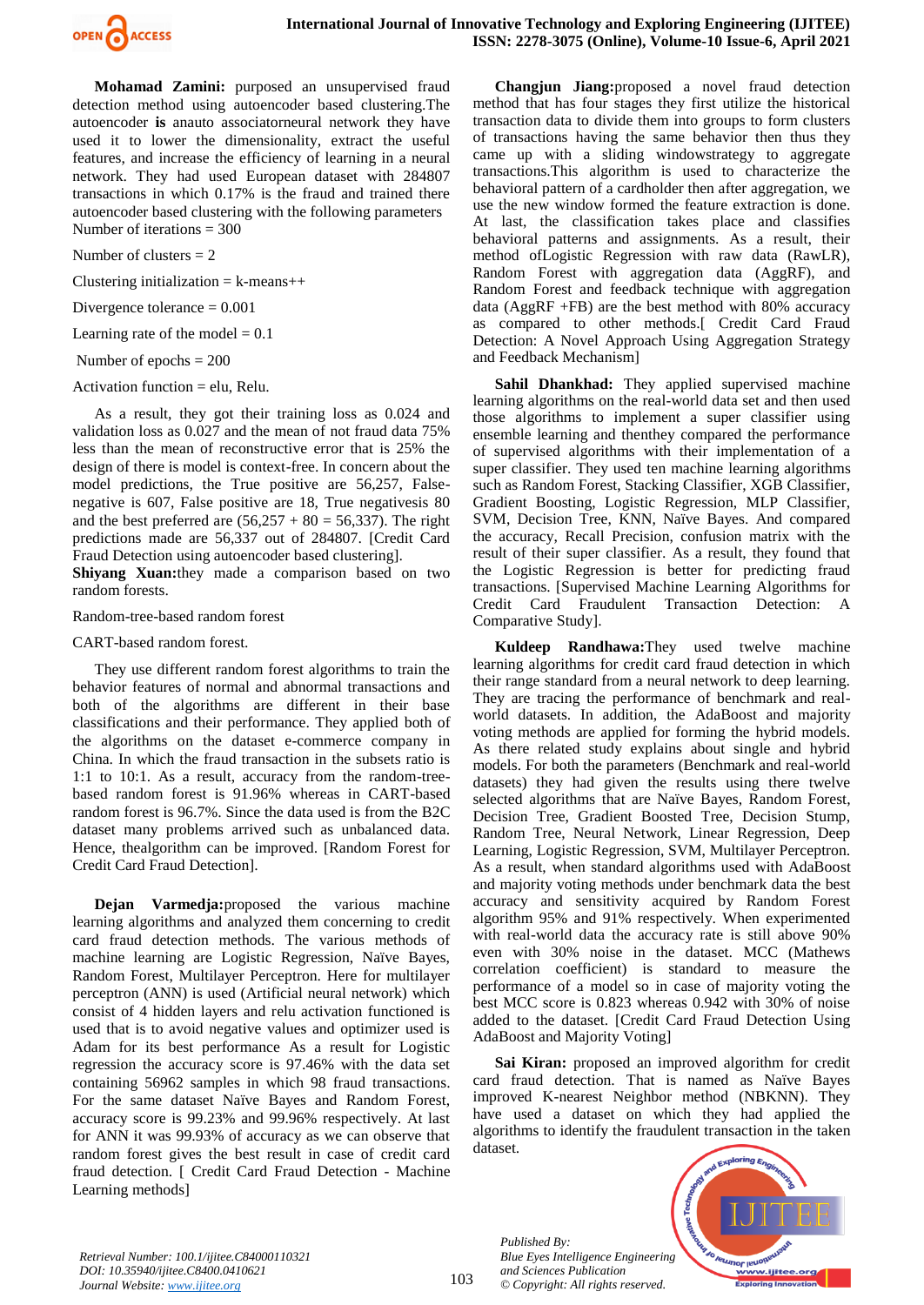The dataset has the record of European Cardholders who made a transaction using their credit cards within 2 days they made 284,807 transitions in which 492 transaction is fraudulent. The techniques used which were used are classification techniques but work differently on the same dataset. They had used both of the techniques (Naïve Bayes and k-nearest neighbor) to enhance the accuracy and flexibility of the algorithm. As a result, they got the accuracy of approximately 95% from Naïve Bayes and 90% from K -nearest Neighbor techniques.

## **III. COMPARISON OF DIFFERENT MACHINE LEARNING ALGORITHM**

In this study total, five algorithms are used which are SVM (support vector machine), Logistic Regression, Gaussian NB, K-Neighbor classifier, Random Forest. After experimenting with this algorithm, we have applied the Grid Search algorithm to find out the best parameters from the algorithm that gives a good accuracy score to our model.

**SVM:** We have used the SVM algorithm because it gives good results with non-linear classification-based problems also it works with the uneven structure of data and the risk of over fitting in a model is reduced to very less.

**Logistic Regression:** It works best when applied on data which have correlated attributes in it. Its computational resources demand is very less. Since it is easy to implement, we can mark it as our benchmark and then work on other algorithms. It usually has the best informative output for the classification method.

**Gaussian NB (Naïve Bayes):** It is an algorithm based on conditional probability so it good to with real-time data set with it. It can lead to a good formation of recommendation system. It can be applied on large datasets. It uses a Formula to calculate conditional probability. That Formula is:

$$
P(A|B) = P(B|A) * P(A)
$$
  
  $P(B)$ 

Where  $P(A|B)$  = Posterior Probability,  $P(B|A)$  = Prior Probability,  $P(A) =$  Likelihood,  $P(A) =$  Evidence. As a result, it gives a Probabilistic Prediction with less training dataset. It can also handle the continuous and discrete data.

**K-Neighbor classifier:** It is good at handling the noisy data. It's a memory-based approach in which we can use both the classification types (Binary class and Multi class) that too without any extra efforts. Also, we can use with Classification and Regression both. Parameter selection is hard at first parameter later it gets aligned with the first parameter.

**The Random Forest:** In it data doesn't need to be rescaled or transformed. It can be applied on Classification and Regression problems. The algorithm divides the data based on their feature and each tree has high variance and low bias that leads to a good result. It trains the model with high speed also easy to implement and can handle a good amount of feature loss and errors in data set.

| <b>Models</b>                                 | <b>Advantages</b>                                                                                                     | <b>Disadvantages</b>                                                                          |  |  |
|-----------------------------------------------|-----------------------------------------------------------------------------------------------------------------------|-----------------------------------------------------------------------------------------------|--|--|
| <b>SVM</b> (Support<br><b>Vector Machine)</b> | Small change in data will not affect the model<br>stability.                                                          | Long training time, lots of memory<br>required.                                               |  |  |
| <b>Logistic Regression</b>                    | coefficient<br>size<br>Tt.<br>with<br>tells<br>direction<br>about<br>(positive/negative)                              | If (No. of observation < features) than it<br>may lead to over fit.                           |  |  |
| <b>Gaussian Naïve</b><br><b>Bayes</b>         | The prediction and training process is fast and gives<br>best result with small data sets.                            | It assumes that all the attributes in a<br>training data is independent of other<br>features. |  |  |
| <b>K-Neighbor</b><br><b>Classification</b>    | Since it doesn't require training time new data can<br>easily added to it.                                            | Need scaled data. It can't work with high<br>dimensionality.                                  |  |  |
| <b>Random Forest</b>                          | It uses bagging and ensemble learning as a result it<br>reduces over fitting and improves the accuracy of a<br>model. | It is complex in nature.                                                                      |  |  |

#### **Table 1: The advantages and disadvantages**

#### **IV. EXPERIMENT**

#### **Dataset**

In credit card fraud detection, we are using a dataset that have total 284807 records of transactions that occurred in just two days on September 2013 by European cardholders. In which there are 492 were fraud transactions and 284,315 are positive transactions as compared to over all dataset there is 0.172% of fraud transactions took place. It also has 31 features which are confidential because of sensitive features; the hidden features are named from V1 to V28. Just to make data more efficient the data is been transformed by PCA (principal component analysis) as a result the dimensionality got redacted and only numerical values are available as input data. Only features which haven't been transformed by PCA are Time, Amount and the feature Class is our target column in which it represents 1 as fraud transaction and 0 as positive transaction.

> *Published By: Blue Eyes Intelligence Engineering and Sciences Publication © Copyright: All rights reserved.*



104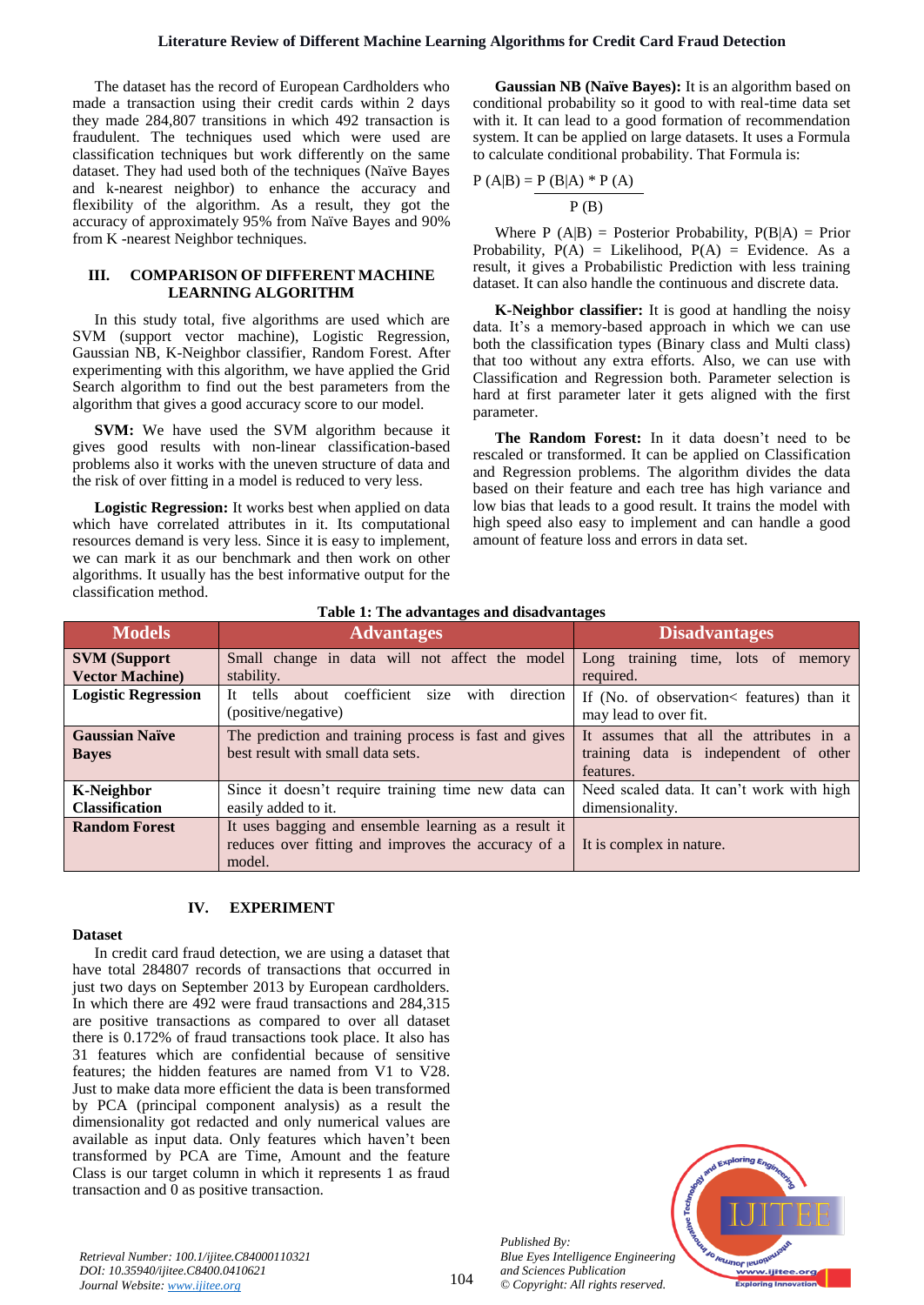



**Figure 3: Here 0 represents the positive transitions and 1 represents the fraud transactions**

## **Libraries**

There are four libraries used in the experiment to generate the results. That are:

- **Pandas:** It is used to read excel and CSV files with that it can be used to organize the data into data frames and operate some functions on it.
- **Matplotlib:** It is used to visualize the data in 2 dimensions in the form of graphs. We can form many different types of graphs by using it and adjust the size and color of the graphs.
- **Seaborn:** It is also used to form graphs and visualization of data but the graphs formed by it is slightly different than Matplotlib it has a different type of graphs like boxplot, heatmap, etc.

Scikit-learn: It is used to import the class of algorithms like SVC, KNN, Regression, Classifiers, etc.

## **Implementation of algorithms**

When we apply SVM (support vector algorithm) to the dataset we split it into training data and testing data by applying a parameter to our train-test-split method. As parameter, we mention the test size that is equal to 0.25 for the dataset. That means the overall data will be divided into two parts in which for training purposes it will 0.75 and the rest will be for the testing purposes that is 0.25 as mentioned. Also, we pass all the attributes and target class in two different variables. After these, we form a model of our SVC method in which training data is fitted to train the model. Once the model is ready it predicts the values for our testing data. As a result, we get the classification report and confusion matrix.



**Figure 4: confusion matrix of SVM**

The above matrix is a result of the SVM algorithm which has True positive is 71073, false negative is 75, false positive is 9, True negative is 45. In this model the right predicted values according to our confusion matrix are 71,118 and wrong predicted values are 84. When we use the standard performance measurement score that is MCC (Matthews Correlation coefficient) for binary Classification, the best score for SVC is 0. 558.

The process for all other algorithms is the same but the methods are changed. Likewise, for Logistic Regression, Naïve Bayes, K-nearest neighbor and Random Forest used methods are Logistic Regression, Gaussian NB, K-Neighbors Classifier, and Random Forest Classifier respectively. As a result, we have generated the Confusion matrix for each of the algorithms and on the best resultant algorithm.

*Published By: Blue Eyes Intelligence Engineering and Sciences Publication © Copyright: All rights reserved.*

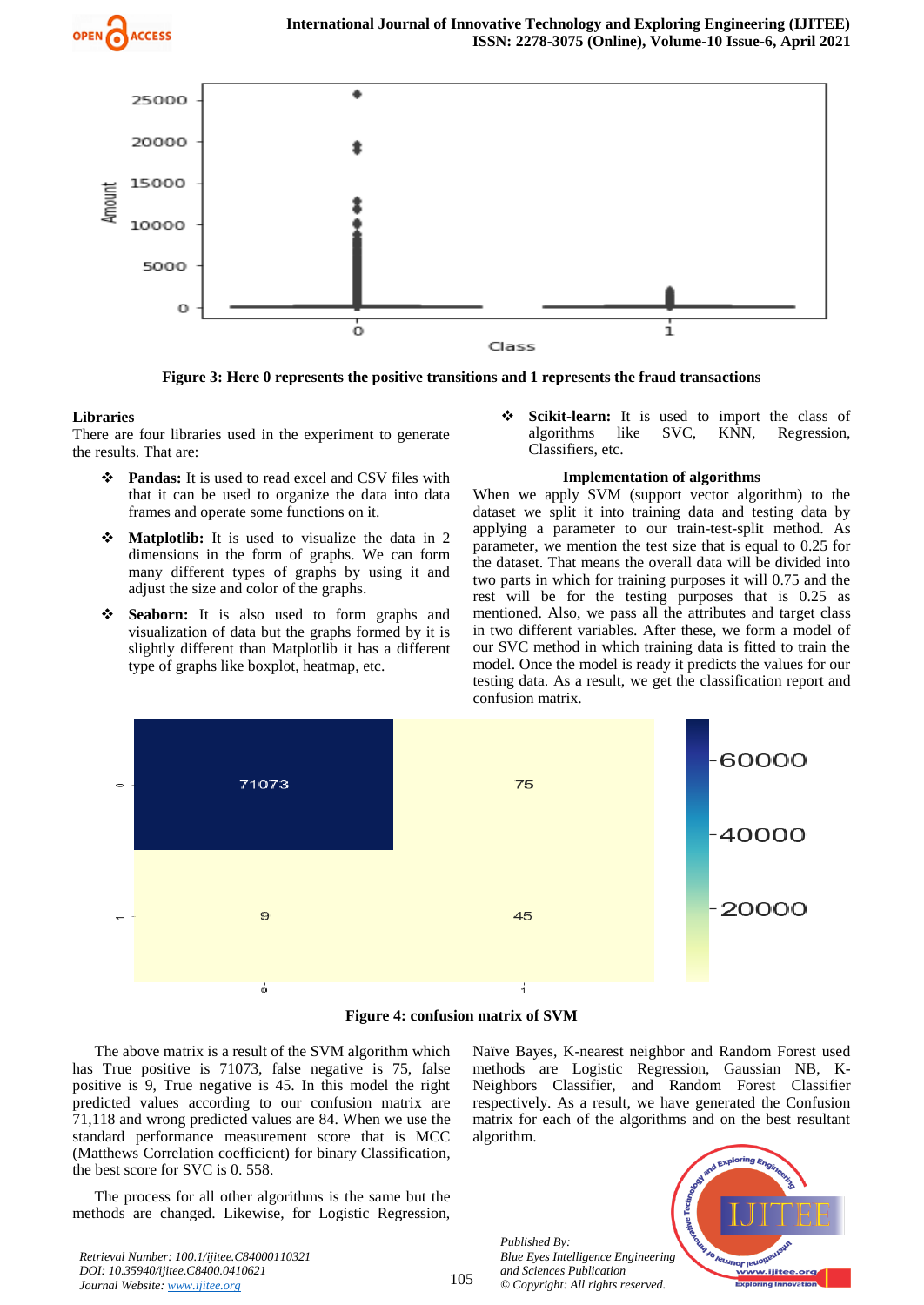

**Figure 5: confusion Matrix of Logistic Regression and Naïve Bayes**

The above Matrix is a result of Logistic Regression. In which True Positive is 71070, False positive is 40, False negative is 12, True negative is 80. In this model, the right predictive values are 71,150 and wrong predictive values are 52. And the MCC score for the Logistic Regression model is 0.761. since the best score of MCC is 1 as compared to MCC's highest score it is an improved algorithm for credit card fraud detection.

The matrix formed by NaïveBayes algorithm is the same as Logistic Regression for this dataset. That means for the taken dataset the MCC score by Naïve Bayes algorithm is 0.761. The algorithms may give different results for another credit card fraud detection dataset that may vary in size because of the f1 score and recall values still different in both the algorithms.



**Figure 6: confusion matrix for K nearest neighbor**

The above-shown matrix is a result of the KNN algorithm. In which the True positive values are 71075, False positive values are 38, False-negative value is 7, True negative values are 82, For this model, the right predicted values are 71,157, and the wrong predicted values are 45. And the MCC score for this model of KNN is 0.793.







*Published By:*

*and Sciences Publication*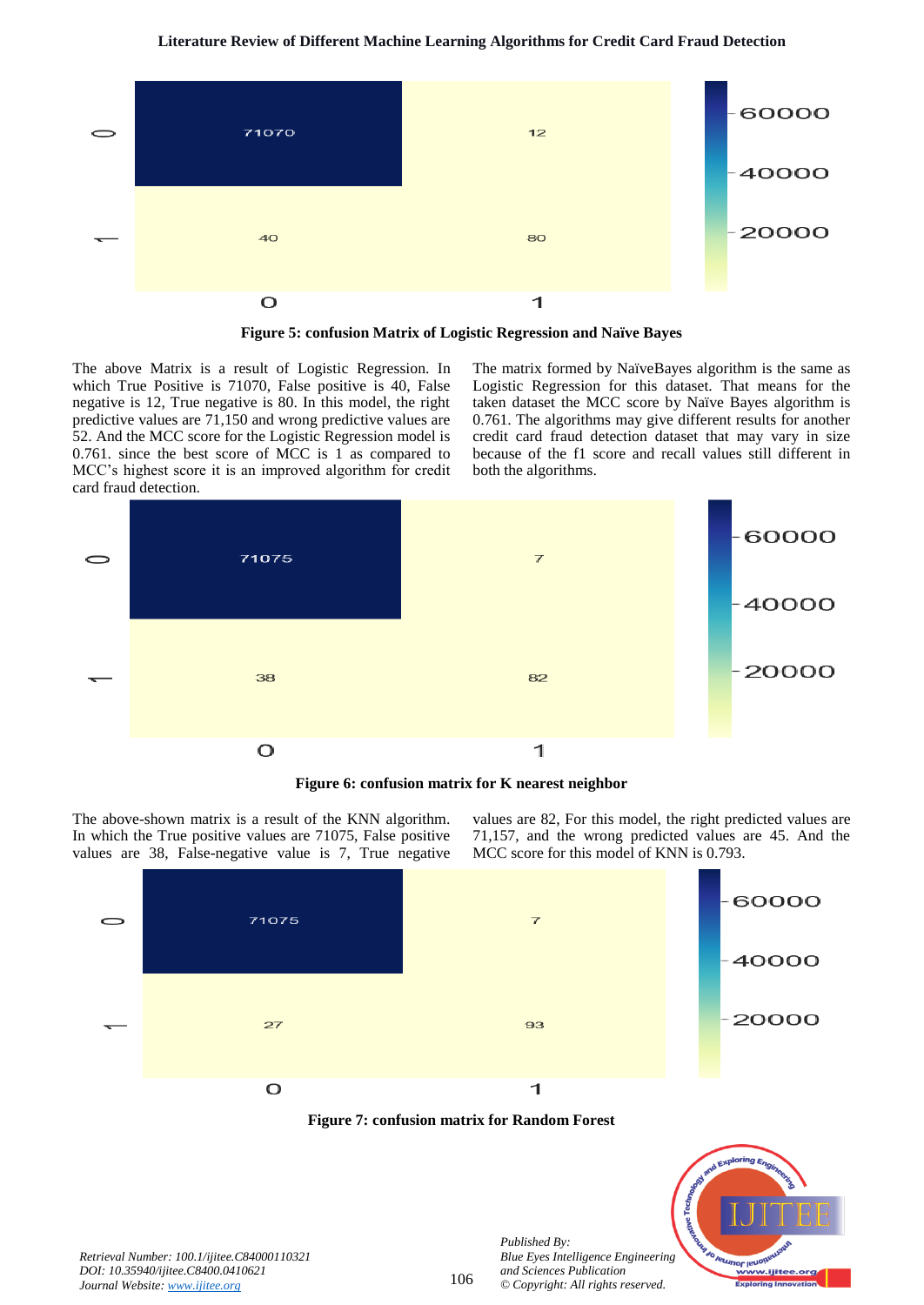

The above-shown matrix is a result of the Random Forest algorithm. In which the parameters used are n\_estimators are 190, the criterion used is "entropy", max\_depth is 10. For which the True Positive values are 71075, False positive are 27, False-negative values are 7 and False-positive

values are 38. The right predictions made by this algorithm are 71,168 and wrong predictionsare 34. At last, the MCC score of Random Forest with the above-mentioned parameters is 0.848.

| Table2. For comparing the models MCC values |
|---------------------------------------------|
|---------------------------------------------|

| <b>Models</b>              | <b>Recall value</b> | <b>F1-score</b> | <b>MCC</b> value |  |
|----------------------------|---------------------|-----------------|------------------|--|
| <b>SVM</b>                 | 0.92                | 1.00            | 0.558            |  |
| <b>Naïve Bayes</b>         | 0.91                | 0.98            | 0.761            |  |
| <b>Logistic Regression</b> | 0.83                | 1.00            | 0.761            |  |
| <b>KNN</b>                 | 0.84                | 1.00            | 0.793            |  |
| <b>Random Forest</b>       | 0.89                | 1.00            | 0.848            |  |

Now if we have a look at the comparative table so the best score for MCC is 0.848 that is given by Random forest with the random parameters. Then we picked the Random Forest algorithm and apply the GridSearch method to find out the best Parameters and again with the new parameters we have generated a model and compared the resultants.



**Figure-8 confusion matrix of Random forest with Grid Search parameters**

The above-generated matrix is a result of the Random forest with the Grid Search parameters and the parameters are n\_estimators are 500, max-features used is auto, max\_depth is 10, the criterion is entropy. As a result of the confusion matrix, it has 71071 True positive values, 6 false negative

values, 25 False positive values, and 100 True negative values. That states that right predictive values are 71,171 and wrong predictive values are 31. And the MCC score of the new resultant algorithm is 0.89.

| Table 5: After applying Grid search generated parameters |              |                 |                  |  |  |  |
|----------------------------------------------------------|--------------|-----------------|------------------|--|--|--|
| <b>Models</b>                                            | Recall value | <b>F1-score</b> | <b>MCC</b> value |  |  |  |
| <b>Random Forest with random parameters</b>              | 0.89         | 1.00            | 0.848            |  |  |  |
| <b>Random Forest with Grid Search parameters</b>         | 0.90         | 1.00            | 0.89             |  |  |  |

**Table 3: After applying Grid search generated parameters**

From the above table, we can observe that the best value as compared to the best score of MCC that is 1. The nearest value is generated by the Random Forest algorithm with new parameters that were generated by the Grid search algorithm that is 0.89. Now, from here, we can conclude that we are getting some better results.

## **V. CONCLUSION**

Credit card fraud detection dataset is used with machine learning algorithms in this experiment to identify which algorithm works better with Credit card fraud detection. In total five algorithms such as SVM, Naïve Bayes, Logistic Regression, KNN, and Random Forest. In which the best score result is given by Random forest and then KNN. As the MCC is used to measure the performance of an algorithm, the best score of MCC is  $\overline{1}$  and its values lie between -1 and 1.

*Published By: Blue Eyes Intelligence Engineering and Sciences Publication © Copyright: All rights reserved.*